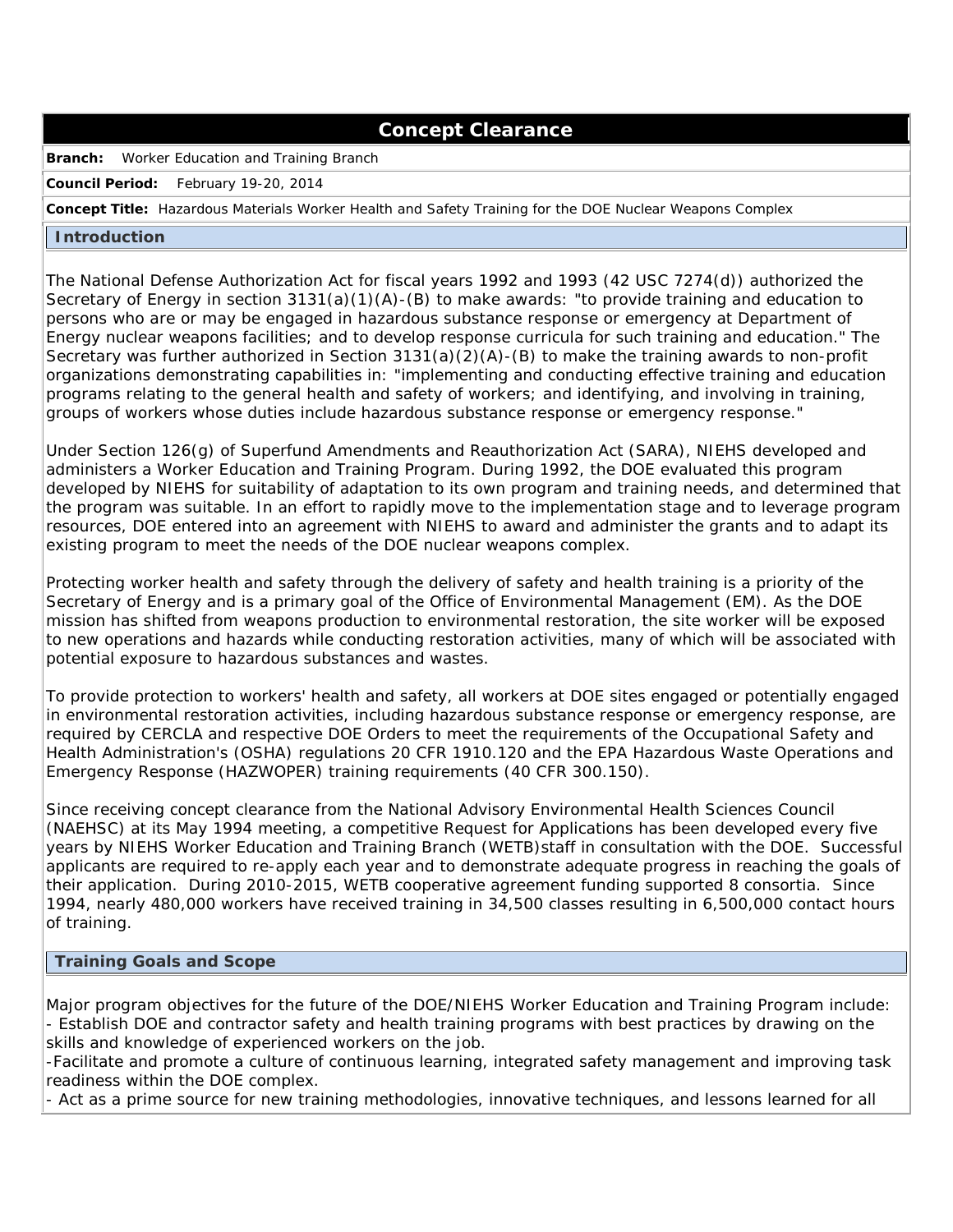DOE operations through partnering with site contractors, regulatory personnel and other stakeholders. - Reduce safety and health training costs through standardization, centralized partner development, and minimizing necessary travel and expenses.

- Reduce redundancy within the DOE complex by utilizing existing quality, safety and health training programs located in partner organizations and integrating best-in-class technical training program capabilities.

- Maximize the use of advanced training technology supported learning tools where available and appropriate for effective delivery and evaluation while integrating web-based, virtual and computer-based methods with traditional hands-on and classroom centered learning.

## **Mechanism and Justification**

The program will use the cooperative agreement mechanism U45 entitled "Hazardous Waste Worker Health and Safety Training Cooperative Agreements (NIEHS)" and described as "To develop, implement, and evaluate programs to train workers who are or may be engaged in activities related to hazardous waste removal, containment, or emergency response."

As a result of the experience gained during over twenty years of operating the Worker Education and Training Program under the statutory authority of Section 126(g) of SARA, NIEHS has determined that the cooperative agreement should continue to be the most appropriate assistance instrument for the following reasons:

- a. the need to assure national coordination and to avoid duplication of efforts and overlap in the DOE program development and delivery; NIEHS will promote national coordination among awardees by convening two program workshops each year and by conducting annual summary reviews of each awardees' program evaluation for use in future training activities;
- b. the need to facilitate the ongoing exchange of relevant scientific and technical information between awardees and the Institute; to promote effective exchange of information, NIEHS will convene two topical technical workshops on an annual basis, as well as maintain a National Clearinghouse for Worker Safety and Health Training for Hazardous Materials, Waste Operations and Emergency Response;
- c. the need to ensure regulatory compliance with applicable federal worker health and safety requirements and national consistency in the delivery of training curricula; NIEHS staff will have programmatic involvement in the review of training manuals and curricula materials before their use in training activities by awardees, and conduct regular site reviews by program staff to ensure compliance with federal standards and consistent use of training materials and presentation of curricula;
- d. the mutual interest of awardees and the Institute in developing peer-reviewed, high quality model training programs for hazardous waste workers and emergency responders; the process for developing model programs will include development of consistent instructor and trainee evaluations, effective teaching techniques and pedagogical approaches, and a consensus between awardees and the Institute regarding adequate minimum criteria for effective worker training programs;

The use of a cooperative agreement as an assistance instrument with substantial programmatic involvement by NIEHS staff is required to assure adequate national coordination of a diverse training program focused on workers at DOE sites engaged or potentially engaged in environmental restoration activities. The role of the NIEHS will be to facilitate, not to direct, the development of a high quality national worker safety and health raining resource. t